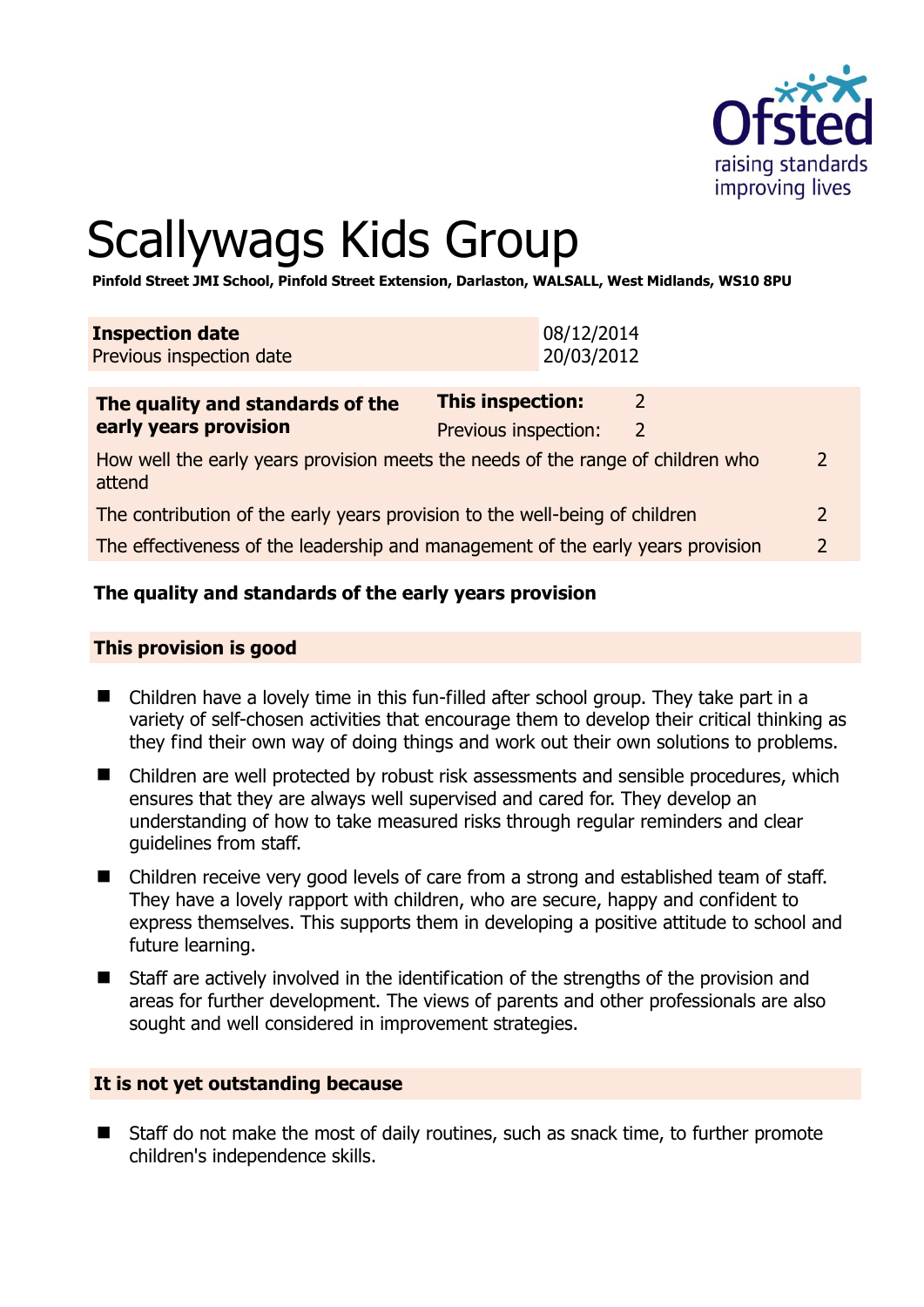# **Information about this inspection**

Inspections of registered early years provision are:

- $\bullet$  scheduled at least once in every inspection cycle the current cycle ends on 31 July 2016
- scheduled more frequently where Ofsted identifies a need to do so, for example where provision was previously judged inadequate
- **•** brought forward in the inspection cycle where Ofsted has received information that suggests the provision may not be meeting the legal requirements of the Early Years Foundation Stage or where assessment of the provision identifies a need for early inspection
- **•** prioritised where we have received information that the provision is not meeting the requirements of the Early Years Foundation Stage and which suggests children may not be safe
- scheduled at the completion of an investigation into failure to comply with the requirements of the Early Years Foundation Stage.

The provision is also registered on the voluntary and compulsory parts of the Childcare Register. This report includes a judgment about compliance with the requirements of that register.

# **Inspection activities**

- $\blacksquare$ The inspector observed activities in the main playroom, and children having their teatime snacks.
- The inspector spoke to staff and interacted with children throughout the inspection.
- The inspector looked at planning documentation, evidence of suitability of staff working in the group and a range of other documentation.
- The inspector took into account the views of parents and children spoken to on the day and also other professional views from documentation available.

# **Inspector**

Patricia Dawes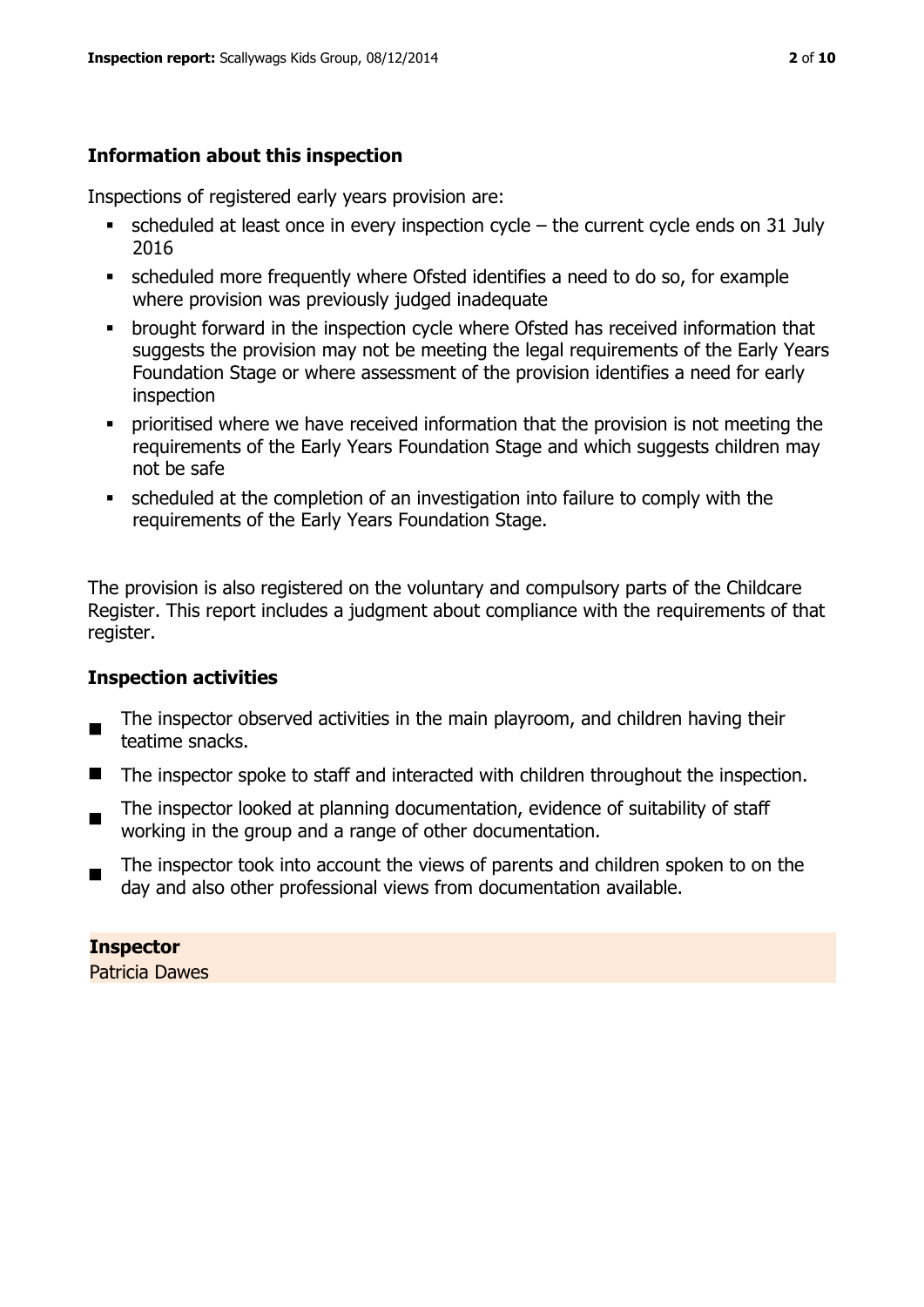### **Full report**

#### **Information about the setting**

Scallywags Kids Group opened in 2013 and is on the Early Years Register and the compulsory and voluntary parts of the Childcare Register. It is run by a management committee. It operates from a modular building within a primary school in the Darlaston area of Walsall. The group serves the immediate locality and also the surrounding areas. The group opens term time only from Monday to Friday. Sessions are from 8am to 8.55am and 3.20pm to 5.30pm. Children attend for a variety of sessions. Children are cared for across one room and have access to an enclosed outdoor play area. There are currently a total of 36 children on roll, of whom five children in the early years age range. There are three staff working directly with the children, all of whom have an appropriate early years qualification at level 3. The group receives support from the local authority.

#### **What the setting needs to do to improve further**

#### **To further improve the quality of the early years provision the provider should:**

 $\blacksquare$  extend opportunities for children to be more independent, for example, by encouraging them to set up and serve their own food and drinks at snack time.

#### **Inspection judgements**

#### **How well the early years provision meets the needs of the range of children who attend**

Children are happy and enjoy coming to the out of school group and taking part in the activities available after a busy school day. They relate well to their peers and staff, who support and encourage them to develop in confidence. Children are actively involved in planning and staff work well to accommodate children's preferences and to support their progress. Staff know children well and effectively use their skills well to identify the next steps in their learning. This ensures that children's individual interests, capabilities and ages are taken into account in the planning of activities. Staff members join children in their play and foster children's language development through conversations. Good systems are used to track children's progress through initially meeting with teachers from school and then through regular updates. Staff actively engage parents to share their children's prior skills, knowledge and understanding through daily conversations as they drop off or collect their children. Information about their children's learning and development is also available for them to see in their colourful artwork, which is displayed in the group room. This helps to ensure information is shared between school, parents and staff, and enables children's learning and development needs to be appropriately met.

Staff create a secure environment where children demonstrate a sense of trust and develop warm relationships with adults and peers. Younger children are paired with a key person when they start at the group, who helps them to settle, find friends and gain confidence in their new environment. Staff encourage younger children to take part in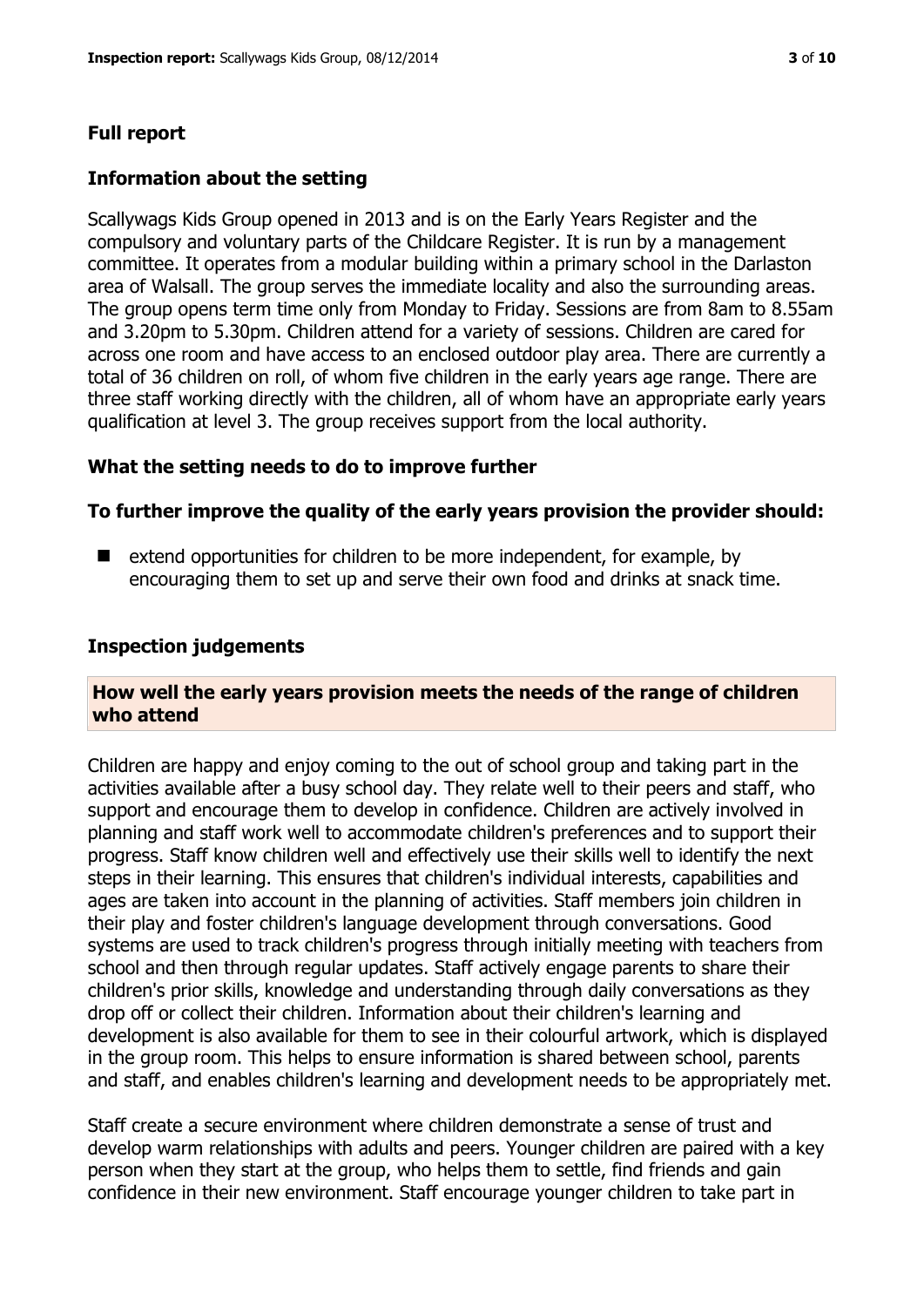socialising in the group with their peers and older children. Older children are helpful and supportive to younger children, including them in their play and helping them with activities. For example, younger children have fun with older children making models using colourful building blocks. Children enjoy playing table top games that require them to count, share and take turns. Children spend long periods of time engaging in imaginative play with small world resources. They enjoy being creative at the craft table where they design and create their Christmas pictures. Staff support them at the writing table by helping them to learn how to hold pens and pencils correctly to practise their writing skills. Children really enjoy physical play, most of them preferring to be outdoors on the adventure playground or playing team games, such as rugby and football. Children learn to value and respect others because staff support them in developing their understanding of diversity and the wider world. They celebrate festivals of different religions and cultures, and access a selection of resources which depict positive images. All of this helps to build on and complement what children are learning at home and supplements their learning at school.

# **The contribution of the early years provision to the well-being of children**

Children are settled and secure in the group arriving with staff they are already familiar with from school. Staff talk to staff at school and pass on any information to parents. This helps to make the move from school to the group very easy for children. A wellestablished key-person system ensures consistent care for children, which helps them to feel happy and emotionally secure. Children tell their parents and visitors that they enjoy attending the club. They are happy to stay and play when they arrive and they enjoy positive relationships with staff members and other children attending the club. Good organisation of resources promotes inclusion and encourages children's independence in initiating their own play. Children select and choose activities and enjoy the responsibility of carrying out small tasks, such as tidying up toys. All toys and play equipment are maintained by staff who check them daily. Children are able to play happily and securely because the resources and play area are safe and suitable. As a result, children play in a very pleasant environment, which supports their well-being and enjoyment of all activities.

Children's behaviour is very good within the group because staff use consistently applied strategies and provide clear guidance. Therefore, children are effectively supported to manage their feelings and behaviour. Staff members are positive role models and take time to praise children when they show kindness to others, for example, when they include others by sharing and taking turns. As a result, children behave well, demonstrating an understanding of the set boundaries and expectations within the group. Children are effectively supported to develop a good awareness of the importance of a healthy lifestyle. They enjoy sociable snack times and choose and enjoy eating freshly prepared food, which promotes healthy eating. However, staff miss opportunities to extend children's independence skills to do things for themselves, such as preparing their own snack and serving themselves. There are good opportunities for children to become active using the outdoor area and equipment. Children also take part in indoor physical play activities in the main playroom when it becomes too dark or unsafe to play outdoors. Staff support children's understanding of safety issues, such as, fire safety through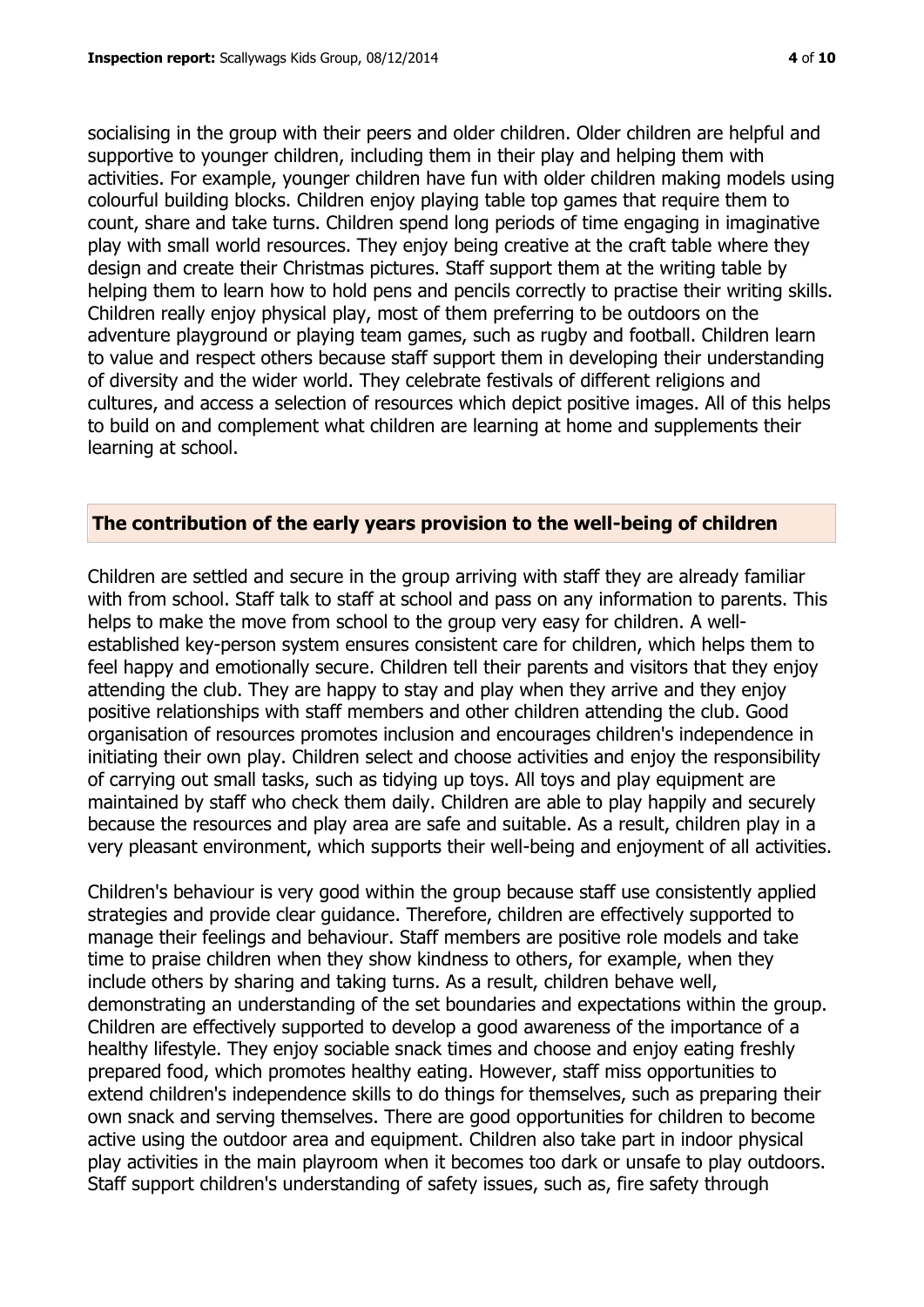practising regular fire evacuation drills. They learn to keep themselves safe through practical daily routines and staff guidance. Staff encourage them to express their views and make choices. This contributes to children developing good levels of self-esteem and feelings of general well-being.

### **The effectiveness of the leadership and management of the early years provision**

The safeguarding and welfare requirements of the Early Years Foundation Stage are understood by the management team and are well met. Staff have a clear understanding of safeguarding children in relation to child protection issues. They receive regular training on safeguarding and are aware of their responsibility to report any concerns. Systematic recruitment and vetting procedures, including a detailed induction of new staff helps to ensure that children are safe. Policies and procedures are continually reviewed by the manager and staff are made aware of any changes. All of the required documentation is effectively maintained. The security of the premises is given a high priority and is well maintained throughout. To eliminate hazards, a detailed risk assessment and daily safety checks are carried out in all areas children access. The safe arrival and departure of children has been risk assessed and new procedures in place are effective in promoting children's safety and well-being. All of this, helps children learn in a safe environment without restricting their development.

The registered person and manager are both confident in their knowledge of the Early Years Foundation Stage learning and development requirements. This means they are able to fully support children and help them make progress. Regular reviews of the educational programme ensure children have a broad range of experiences. As a result, they make good progress towards the early learning goals. The views of staff, children and parents are sought in order to identify areas for further improvement. There is a clear improvement plan in place, which leads to better outcomes for children. Any changes made are done so with children's individual needs in mind, therefore, the group's capacity to improve is positive.

Parents' and children's views are sought through discussion and documentation, such as questionnaires. Parents speak highly of the service and regard the staff as 'very approachable and friendly, who go above and beyond to support children and their families'. They appreciate how well staff adapt to children's routines and say their children love to come to the group. Staff work well in partnership with other professionals involved in promoting specific children's needs. Good links and positive relationships have been established with schools and nurseries that children attend. As a result, children benefit from more effective continuity and consistency in their learning and effective support that helps them to move between school and the group.

# **The Childcare Register**

The requirements for the compulsory part of the Childcare Register are **Met**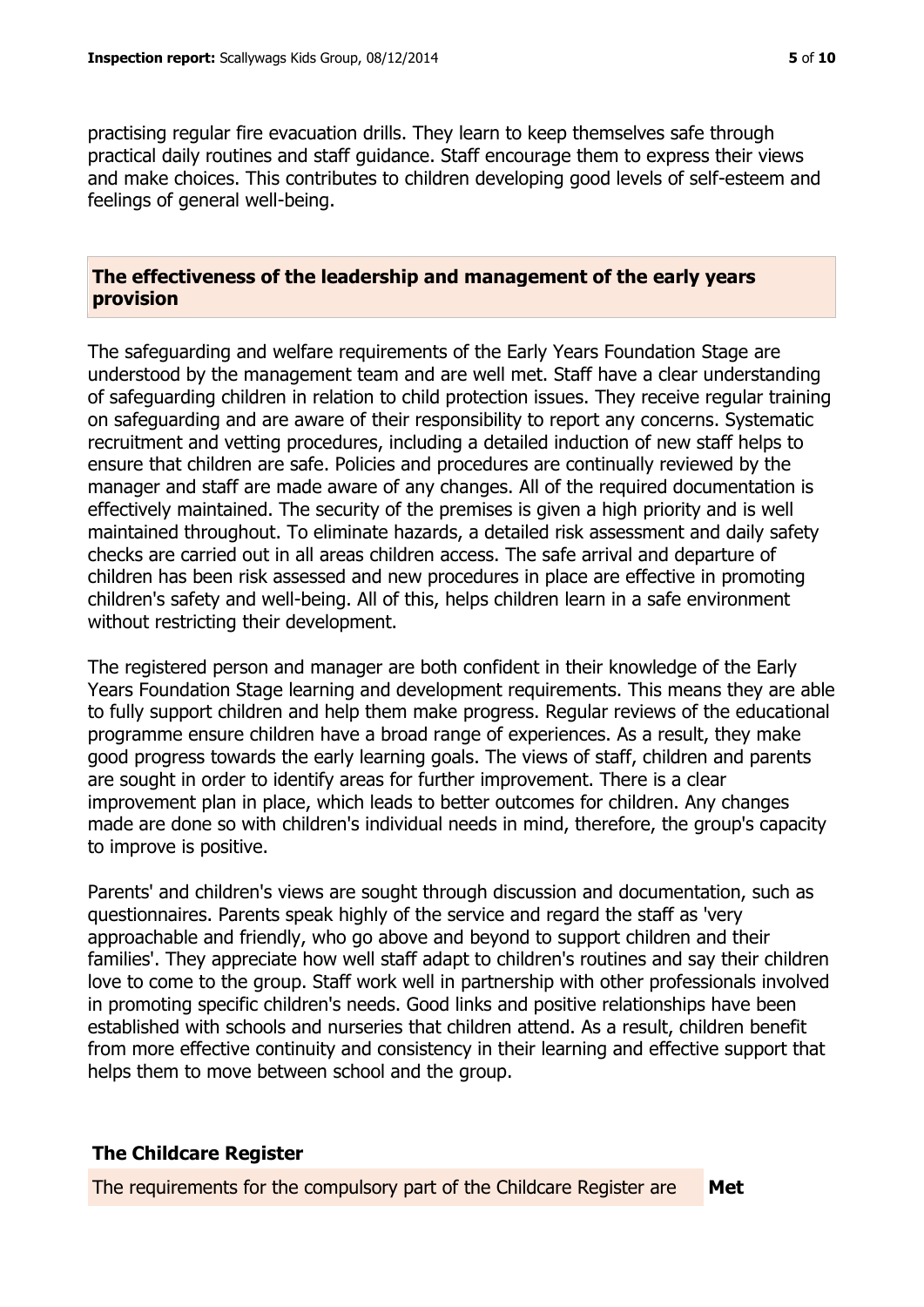The requirements for the voluntary part of the Childcare Register are **Met**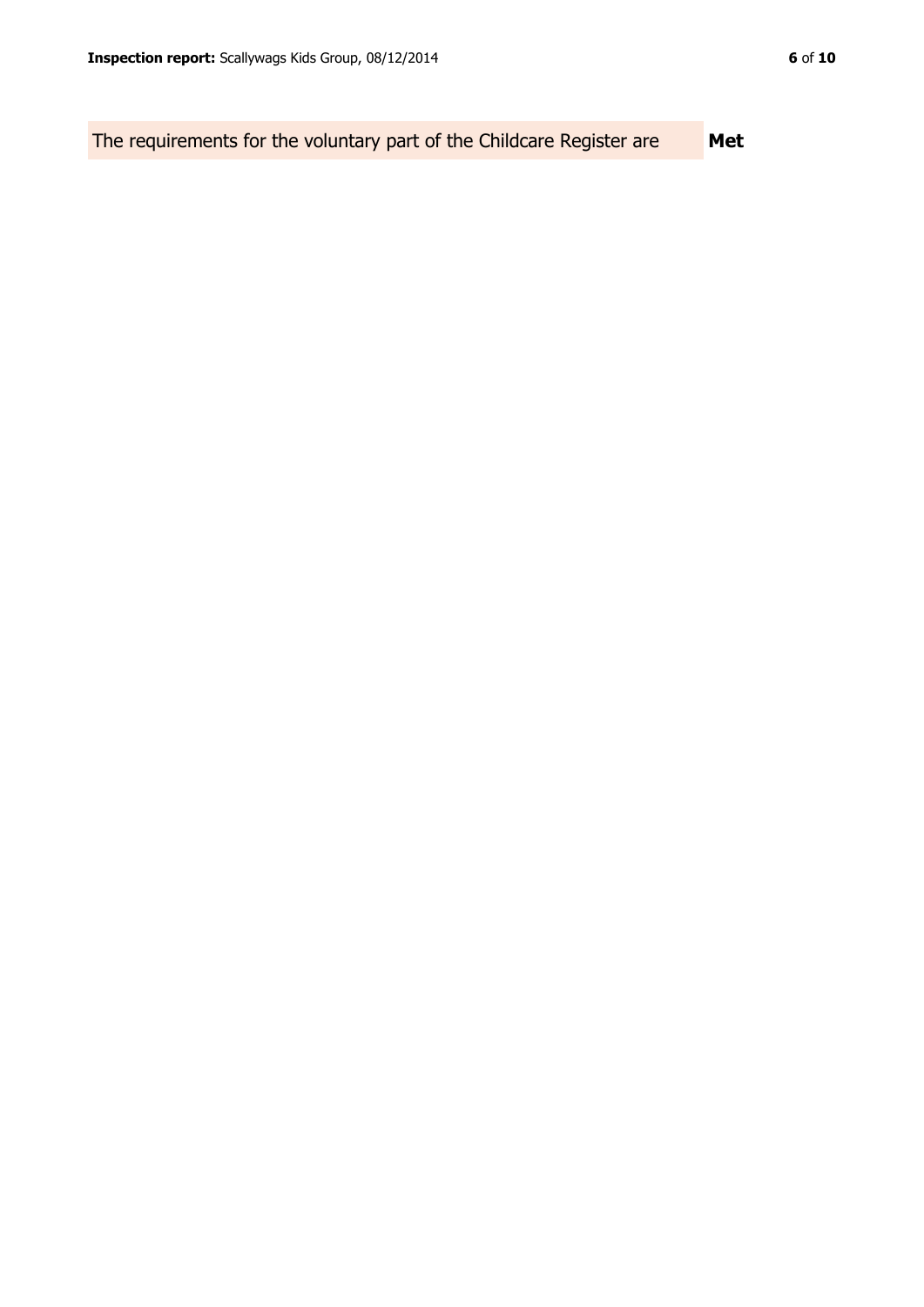# **What inspection judgements mean**

# **Registered early years provision**

| Grade   | <b>Judgement</b>        | <b>Description</b>                                                                                                                                                                                                                                                                                                                                                                                |
|---------|-------------------------|---------------------------------------------------------------------------------------------------------------------------------------------------------------------------------------------------------------------------------------------------------------------------------------------------------------------------------------------------------------------------------------------------|
| Grade 1 | Outstanding             | Outstanding provision is highly effective in meeting the needs<br>of all children exceptionally well. This ensures that children are<br>very well prepared for the next stage of their learning.                                                                                                                                                                                                  |
| Grade 2 | Good                    | Good provision is effective in delivering provision that meets<br>the needs of all children well. This ensures children are ready<br>for the next stage of their learning.                                                                                                                                                                                                                        |
| Grade 3 | Requires<br>improvement | The provision is not giving children a good standard of early<br>years education and/or there are minor breaches of the<br>safeguarding and welfare requirements of the Early Years<br>Foundation Stage. We re-inspect nurseries and pre-schools<br>judged as requires improvement within 12 months of the date<br>of inspection.                                                                 |
| Grade 4 | Inadequate              | Provision that is inadequate requires significant improvement<br>and/or enforcement action. The provision is failing to give<br>children an acceptable standard of early years education and/or<br>is not meeting the safeguarding and welfare requirements of<br>the Early Years Foundation Stage. It will be monitored and<br>inspected again within six months of the date of this inspection. |
| Met     |                         | There were no children present at the time of the inspection.<br>The inspection judgement is that the provider continues to<br>meet the requirements for registration.                                                                                                                                                                                                                            |
| Not met |                         | There were no children present at the time of the inspection.<br>The inspection judgement is that the provider does not meet<br>the requirements for registration.                                                                                                                                                                                                                                |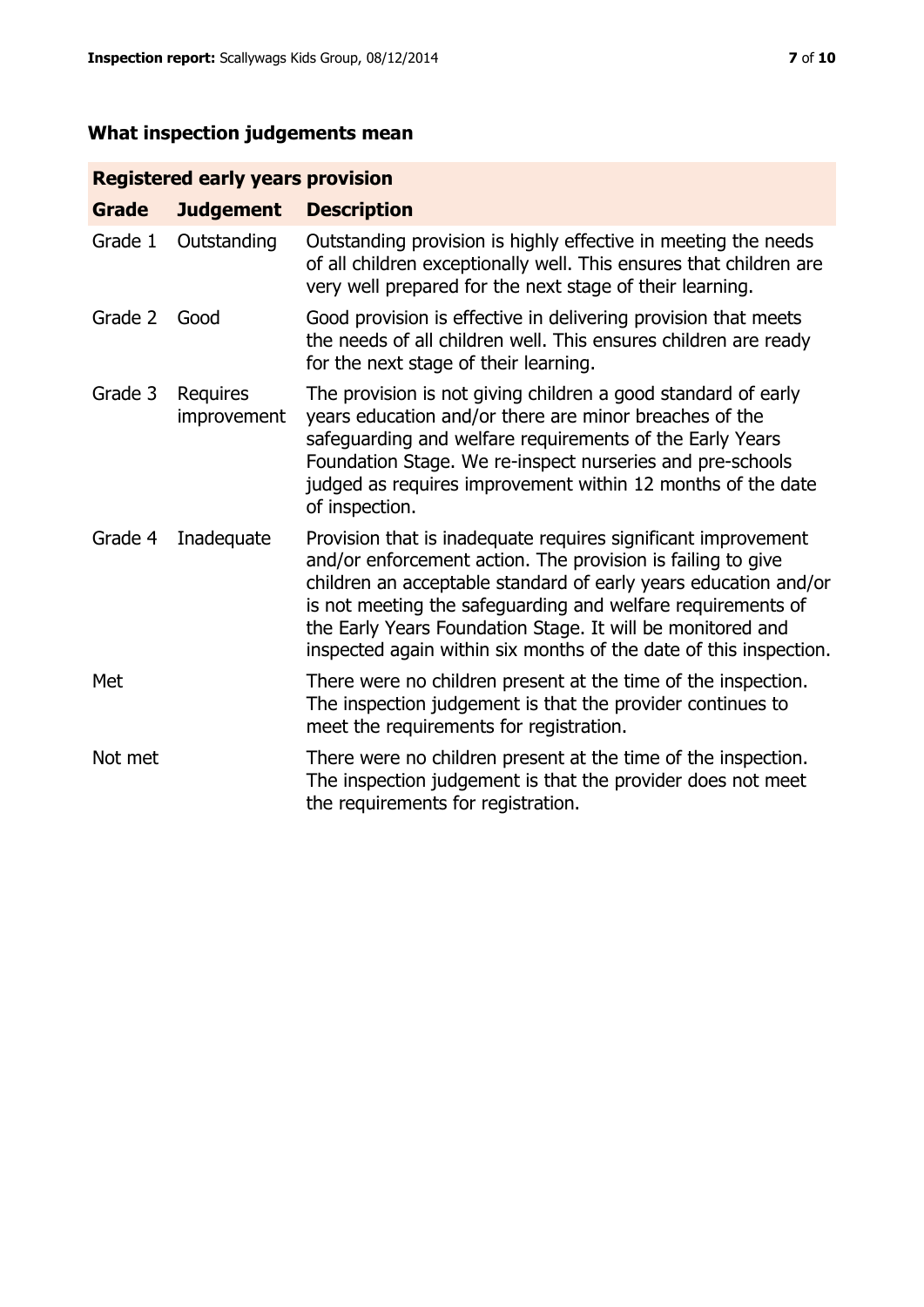# **Inspection**

This inspection was carried out by Ofsted under sections 49 and 50 of the Childcare Act 2006 on the quality and standards of provision that is registered on the Early Years Register. The registered person must ensure that this provision complies with the statutory framework for children's learning, development and care, known as the Early Years Foundation Stage.

# **Setting details**

| Unique reference number       | 254492                                |
|-------------------------------|---------------------------------------|
| <b>Local authority</b>        | Walsall                               |
| <b>Inspection number</b>      | 864543                                |
| <b>Type of provision</b>      |                                       |
| <b>Registration category</b>  | Childcare - Non-Domestic              |
| Age range of children         | $0 - 17$                              |
| <b>Total number of places</b> | 16                                    |
| Number of children on roll    | 36                                    |
| <b>Name of provider</b>       | Scallywags Kids' Management Committee |
| Date of previous inspection   | 20/03/2012                            |
| <b>Telephone number</b>       | 07541749834                           |

Any complaints about the inspection or the report should be made following the procedures set out in the guidance *'Complaints procedure: raising concerns and making complaints* about Ofsted', which is available from Ofsted's website: www.ofsted.gov.uk. If you would like Ofsted to send you a copy of the guidance, please telephone 0300 123 4234, or email enquiries@ofsted.gov.uk.

# **Type of provision**

For the purposes of this inspection the following definitions apply:

Full-time provision is that which operates for more than three hours. These are usually known as nurseries, nursery schools and pre-schools and must deliver the Early Years Foundation Stage. They are registered on the Early Years Register and pay the higher fee for registration.

Sessional provision operates for more than two hours but does not exceed three hours in any one day. These are usually known as pre-schools, kindergartens or nursery schools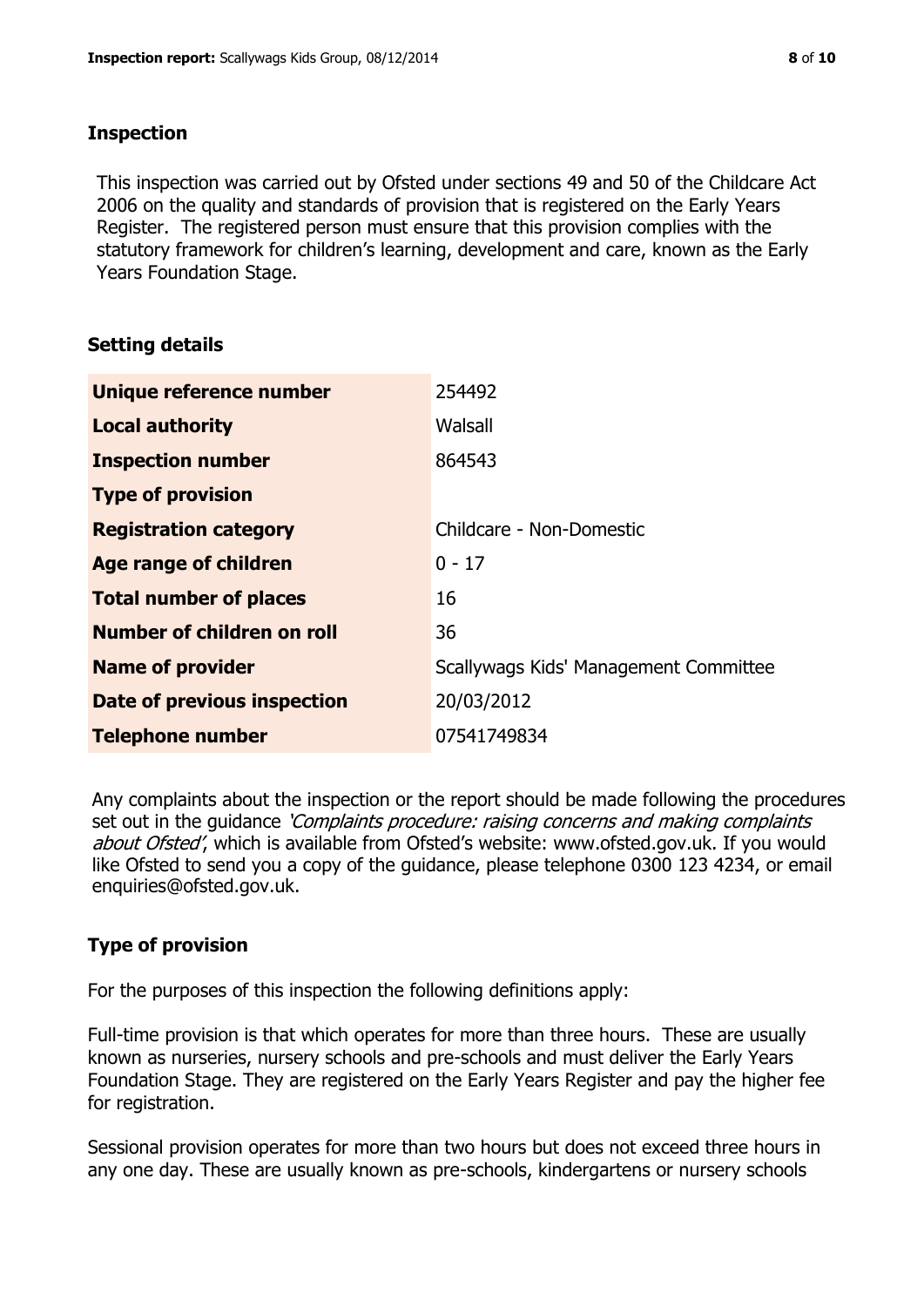and must deliver the Early Years Foundation Stage. They are registered on the Early Years Register and pay the lower fee for registration.

Childminders care for one or more children where individual children attend for a period of more than two hours in any one day. They operate from domestic premises, which are usually the childminder's own home. They are registered on the Early Years Register and must deliver the Early Years Foundation Stage.

Out of school provision may be sessional or full-time provision and is delivered before or after school and/or in the summer holidays. They are registered on the Early Years Register and must deliver the Early Years Foundation Stage. Where children receive their Early Years Foundation Stage in school these providers do not have to deliver the learning and development requirements in full but should complement the experiences children receive in school.